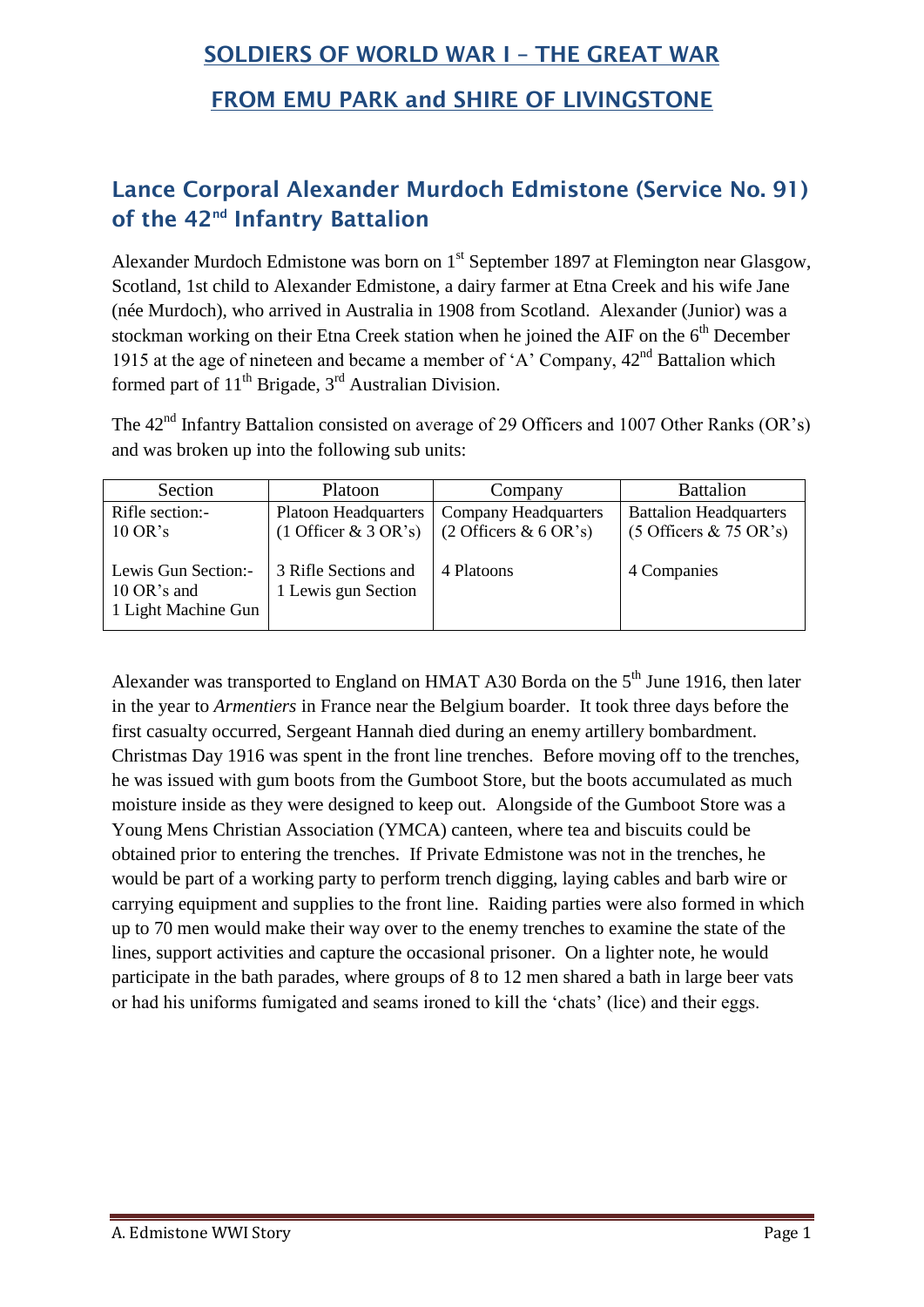

Photo of members of the 42nd Battalion washing their gum boots outside the gum boot store. Identified are: 91 Private (Pte) Alexander M Edmistone (left, standing behind pole); Corporal D Miller (left foreground, washing his boots in the bucket); Pte J Bellidge (next to Miller); Sergeant J Trapp (extreme right sitting down).

Around Armentieres, the usual trench warfare continued, casualties occurred daily, whilst the weather was exceedingly rigorous; in fact, it was the coldest winter known in these parts for many years past. Battalion trenches were subjected to intense bombardment by Minenwerfer and high explosive shells, resulting in casualties. The Minenwerfer (nick named "Minnie") was one of the deadliest of trench-mortar bombs used against the allies which exploded with a deafening noise and the concussion was nerve wracking. They were so large that it was possible to trace their progress through the air, although in the final descent their course was erratic. At night they appeared like large blood-red sticks in the sky. Part and parcel of everyday life in the trenches was the enemy raiding parties and the threat of gas attacks.

The first major battle Pte Edmistone was involved in was the *Battle of Messines* from 7<sup>th</sup> to 14<sup>th</sup> June 1917. The main battle raged for three days in which they were victorious but at a cost of 185 out of 1011 men in the battalion.

The *Battle of Messines* was fought to prepare the ground for the much more strategically important battle of Passchendaele later in the year. The battle had one purpose, to clear the Germans from the high ground that overlooked parts of the future battleground. Consequently, the Messines battle had limited objectives, only a short distance from the starting point, which enabled the British artillery to provide effective and uninterrupted support during the attack. The battle was fought by the British General Sir Herbert Plumer's Second Army, of which II Anzac Corps, including the  $3<sup>rd</sup>$  Australian Division, was a part (in addition, the  $4<sup>th</sup>$  Australian Division was sent as reinforcements later in the battle). Plumer is generally regarded as one of the more able British generals and he was a master of the set piece battle. A heavy [preliminary artillery bombardment](http://www.firstworldwar.com/atoz/preliminarybombardment.htm) of the German lines preceded the attack which consisted of 2,300 field guns and 300 heavy [mortars.](http://www.firstworldwar.com/weaponry/mortars.htm)

The Australians were responsible for the southern part of the attack. To their left, the New Zealanders were responsible for the capture of Messines village itself. To the New Zealanders' north, the Irish capture the ridgeline between Wytschaete and Messines.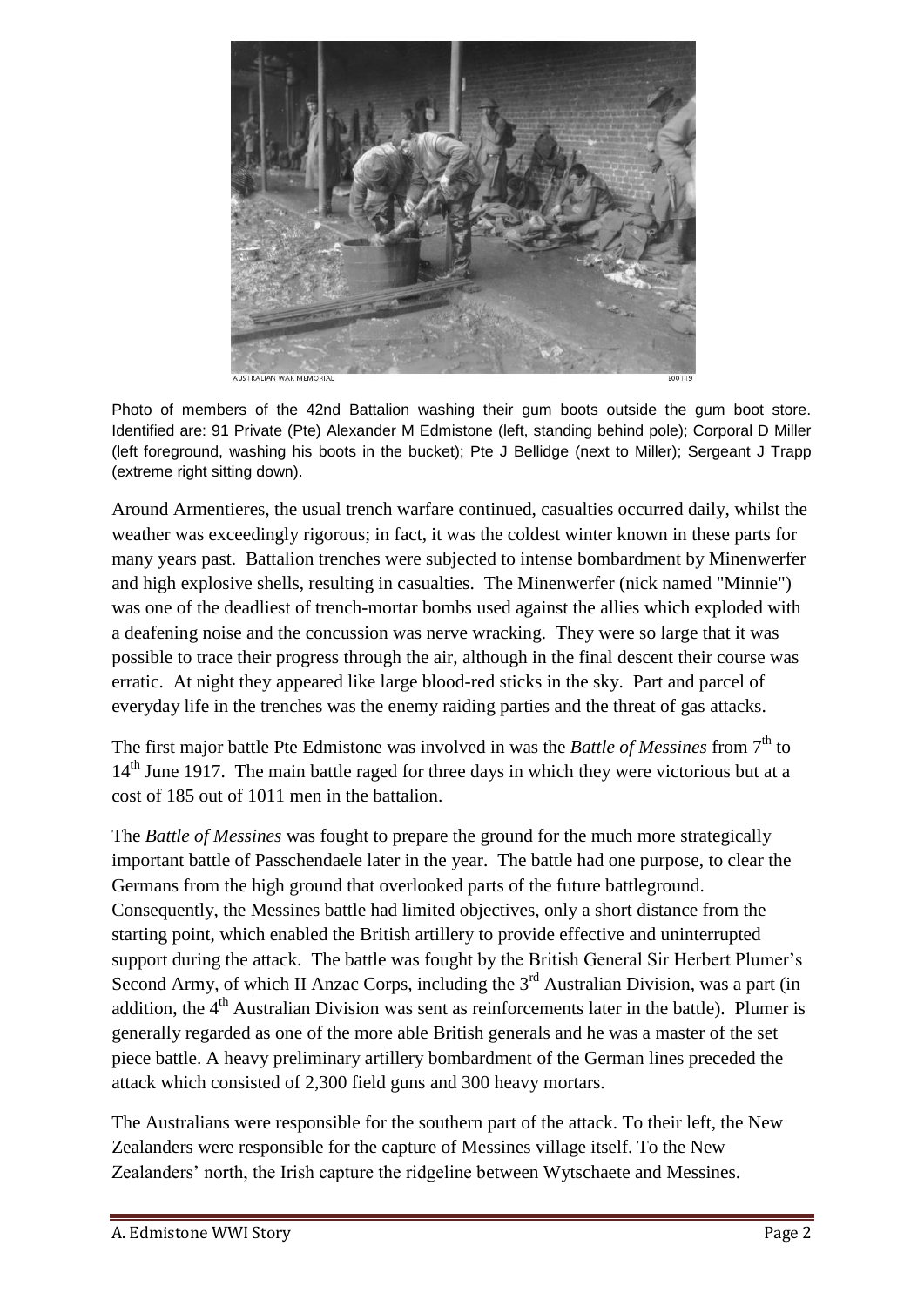The initial assault was preceded by the detonation of 19 mines under the German front line which caused an estimated 10,000 German casualties. At Hill 60, the 1st Australian Tunnelling Company had been at work since November 1916 digging two large mineshafts under Hill 60 and The Caterpillar. The Hill 60 mine created a crater 80 meter wide and 18 meters deep. British, Australian and New Zealand infantry advanced behind a carefully coordinated artillery bombardment and took all their objectives within the first hours of the battle. Later that afternoon, when the reserve elements of the attack were advancing down the forward slope of Messines Ridge to the next objective (German Oostaverne Line), they were subjected to an intense German barrage. The attacking troops, by now including the Australian  $3<sup>rd</sup>$  and  $4<sup>th</sup>$  Division, successfully repelled several heavy enemy counter-attacks. At midnight on 8th June, the  $42<sup>nd</sup>$  Battalion took over the part of the new front line. It was their task to strongly consolidate the line, hence for the next five days they dug and strengthened the defences to withstand any counter-attacks. .Their position was so advanced, that Messines, once a prosperous town, now only just a heap of ruins was lying far away to the rear. During this period, several counter-attacks were repulsed and were subjected to intense bombardments. The stench from the tremendous number of Germans lying unburied in front of them was nauseating.

By 15<sup>th</sup> June 1917, the allies had cleared all the objectives and the high ground south of Ypres was in British hands. The first requirement of the forthcoming battle of Passchendaele had been met.

Australian casualties were heavy for the battle of Messines. The  $3<sup>rd</sup>$  Division suffered 500 casualties even before the attack started, when a German phosgene gas attack struck the troops advancing through Ploegsteert Wood to the start line. In addition, shrapnel fire in the woods inflicted further heavy casualties. In all, the Australians suffered 6800 casualties, two thirds of the  $3<sup>rd</sup>$  Division. Alexander's battalion casualties mounted to 209 personnel.

They were relieved in the Messines sector on  $11<sup>th</sup>$  July by the 36<sup>th</sup> attalion and moved into tents and shelters by the side of a small streamlet called *Le Petit Douve* to prepare for the *attack on Warneton*.

The *attack on Warneton* (31<sup>st</sup> July 1917) was the first action for the 42<sup>nd</sup> battalion in the *Third Battle of Ypres* (also known as the battle of Passchendaele which consisted of several battles). The attacks main objective was to eliminate the enemy's strong posts established in No-man's Land, but was also devised to serve as a diversion for the offensive taking place on the Northwest (Belgium) Front. The 3<sup>rd</sup> Division attacked with two battalions, the  $42<sup>nd</sup>$  and  $43<sup>rd</sup>$  on a front of 1,300 yards. The German outposts were only 100 yards distance in the centre. When the advance began the  $42<sup>nd</sup>$  and  $43<sup>rd</sup>$  were upon the enemy almost immediately. Within a quarter of an hour the first wave had gone on, and was lying along the wire of the Warneton Line, and the second wave was digging outposts and the third wave was busy in the new front line trench. At dusk, when the tired  $42<sup>nd</sup>$  and  $43<sup>rd</sup>$  were about to be relieved by the  $41<sup>st</sup>$  the bombardment became intense. The German's counter-attacked, but were kept away from most of the outposts. Causalities for the battalion were 40 killed and 150 wounded.

Most of August 1917 was spent at the Waterlands Camp near *Steenwerke*. This camp was generally known as Jesus Farm, probably so named from the Crucifix which stood at the roadside. Owing to many of the allies observation balloons flying in the sky above this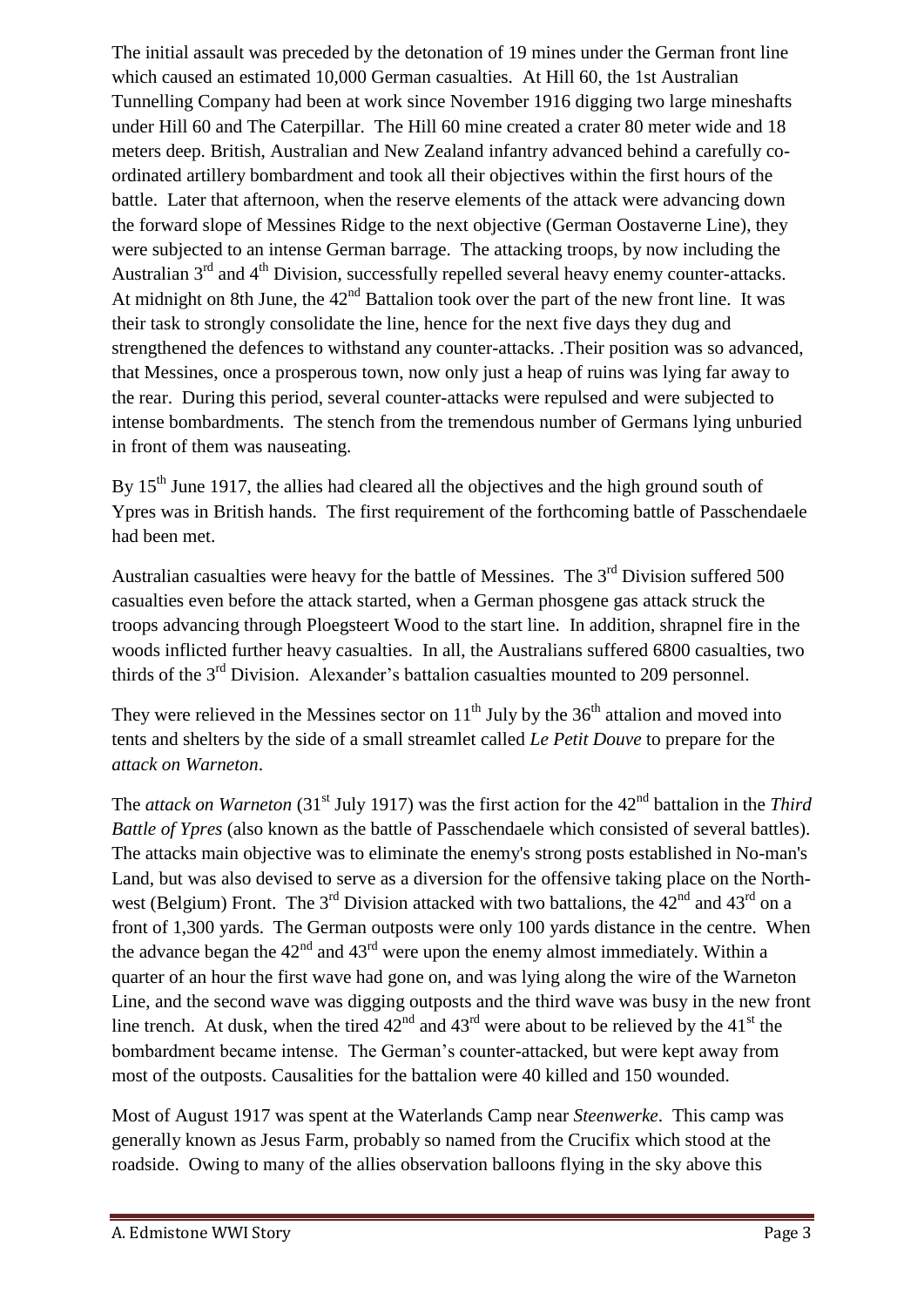location, the camp received a great deal of shrapnel intended for the Balloons. The troops were frequently spectators of thrilling escapes by the observers when the balloons they occupied were set on fire by enemy ground artillery or planes.

On the 5<sup>th</sup> August 1917, Private Edmistone was promoted to Lance Corporal.

The battalion's tenancy of Jesus Farm expired on  $22<sup>nd</sup>$  August, when they marched to the village of *Remilly-Werquin* and were billeted in barns. It is recorded that the battalion had quite a pleasant stay there until  $26<sup>th</sup>$  September when they were ordered to march to *Poperinghe.* This two day march was very trying due to the heat and dust. The camp was bombarded at a steady rate throughout the next four days which inflected heavy casualties.

The 42<sup>nd</sup> battalion's strength at the end of September was 43 officers, 978 other ranks. On  $2<sup>nd</sup>$  October they marched to Ypres. Reaching there, we bivouacked at a location near a cemetery a little after midday in preparation for the *Battle of Broodseinde* (also named the Battle of Zonnebeke).

At 10 p.m. on the night of  $3<sup>rd</sup>$  October the approach march began. The marching was very difficult owing to the several showers which had rendered the ground sodden and sticky and made visibility very poor. The assembly point was near the Zonnebeke Railway Station. On 4<sup>th</sup> October, the artillery commenced laying down a heavy barrage, which moved forward about 300 yards. The enemy retaliated with heavy artillery fire, which caused many losses among the men who were in the rear sections. At 6 a.m. the artillery came down on the enemy lines with ferocity and accuracy. Simultaneously, the whole Brigade rose as one man and went forward on the attack.

A great number of enemy dead were found shortly after, making it evident this line had been very heavily held. The  $43<sup>rd</sup>$  Battalion reached its objective without difficulty. The  $42<sup>nd</sup>$ advanced behind the  $43<sup>rd</sup>$  and reached its first objective by 6.20 a.m. and consolidation was commenced immediately. At forty-one minutes after zero hour, the  $42<sup>nd</sup>$  Battalion leapfrogged through the  $43<sup>rd</sup>$ , and continued the attack.

Owing to the swampy ground and heavy travelling, the company of the Battalion operating on our left failed to keep up with the barrage, and this drew our left company about 500 metres over to the left. This was remedied by the Commander of our A Company (Alexander's company), which was in reserve, who acted promptly by moving 500 metres to cover a gap in the left flank. Heavy enemy artillery bombardment continued in an attempt to stop 'A' company from achieving their objective. The left flank was secured and the Brigade advanced over wet and shell torn ground to finally reach cover after two hours of hell. The enemy made repeated counter-attacks, but all were repelled.

The brigade's objective was reached on time and consolidation was very arduous due to the very wet and shell torn ground. The artillery barrage halted 200 yards beyond the designated location for forty-seven minutes. Large numbers of prisoners started to move towards the new lines; altogether one hundred of them were taken by the  $42<sup>nd</sup>$  alone.

The Germans made repeated counter-attacks for several days. The  $42<sup>nd</sup>$  was relieved from the new front line on the morning of  $6<sup>th</sup>$  October after having been in the line continuously for sixty hours. The battalion's casualties were 231 killed and wounded. After a day march, the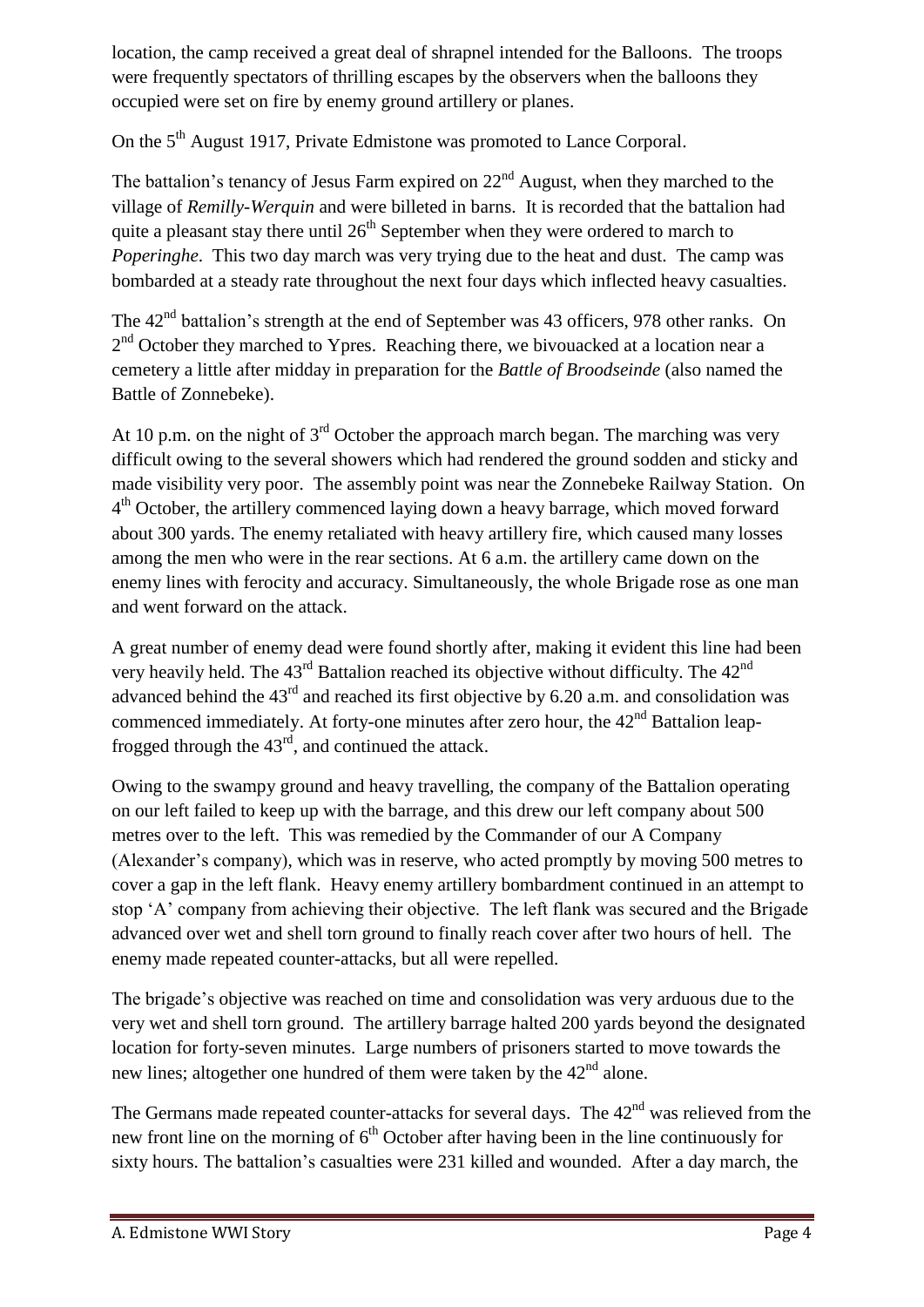42nd were rested at St. Lawrence Camp, *Brandhoek*. The roads and ground were in a deplorable condition. Battalion strength was 32 officers, 773 other ranks.

On the morning of 10<sup>th</sup> October, Alexander was preparing for the *Battle of Passchendaele Ridge*, when he blacked out and collapsed. He remembered nothing until he gain conscience in a casualty clearance station. After a medical examination, he was diagnosed with fatigue which caused further complications. He was moved to several hospitals in England but was back in action by  $27<sup>th</sup>$  August 1918 when he was transferred to the 4<sup>th</sup> Machine Gun Company  $(4<sup>th</sup> M.G.Cov)$  which was attached to the AIF's  $4<sup>th</sup>$  Division commanded by the Australian General John Monash.

The 4<sup>th</sup> M.G.Coy was camped near the village of *Longueau* in the rest area. The daily routine was marching/infantry drills, firing range practice and in the afternoon, games of Australian Rules football. Orders came through on the  $6<sup>th</sup>$  September to move to Catelet by the  $10<sup>th</sup>$ September. During the march to Catelet, the countryside showed the rapidity of the German retreat. Villages were practically undamaged by the war where normally they would be in ruins which illustrates the power of the artillery. The  $4<sup>th</sup>$  M.G.Coy moved forward to the Divisional Reserve line on 12<sup>th</sup> September at *Santin Farm* in preparation for the *Battle of Epéhy*.

The  $4<sup>th</sup>$  M.G.Coy were distributed amongst the  $4<sup>th</sup>$  Brigade Battalions by the following:

No. 1 Section to the 13<sup>th</sup> Battalion.

No.2 Section to the  $14<sup>th</sup>$  Battalion,

No.3 Section to the 15<sup>th</sup> Battalion, and

No. 4 Section as reserve but later support to the  $14<sup>th</sup>$  Battalion.

For this battle, each machine gun section was issued with 4 machine guns and tripods, 10 boxes of ammunition, 4 pack horses, 1 petrol tin of water, a  $1<sup>st</sup>$  aid case full of spares parts, oil and rages along with 2 soldiers to act as runners for communication purposes.

The attack on the Epéhy area was an overall allies attempt to breach the German Hindenburg Line and the objective consisted of a fortified zone roughly 32 km long and 4.8 km deep, supported by subsidiary trenches and strong points. With very few tanks available for the attack, artillery was relied upon to prepare the way but in the interests of surprise they would not be able to provide a preliminary bombardment. The 1,488 guns would instead fire concentration shots at zero hour and support the infantry with a creeping barrage and 300 machine-guns were also made available. All three corps of the Fourth Army were to take part, with V Corps of the Third Army on their left flank and on their right the French First Army.

On  $18<sup>th</sup>$  September at 5.20 a.m., the attack opened with 1,488 guns providing the initial bombardment and a creeping barrage for the advancing troops. The promised French assistance did not arrive, resulting in limited success for IX Corps on that flank. On the left flank, III Corps also found difficulty when attacking the fortifications at "the Knoll", Quennemont and Guillemont farms, which were held determinedly by German troops. The village was however captured by the British 12th Eastern Division. In the centre, General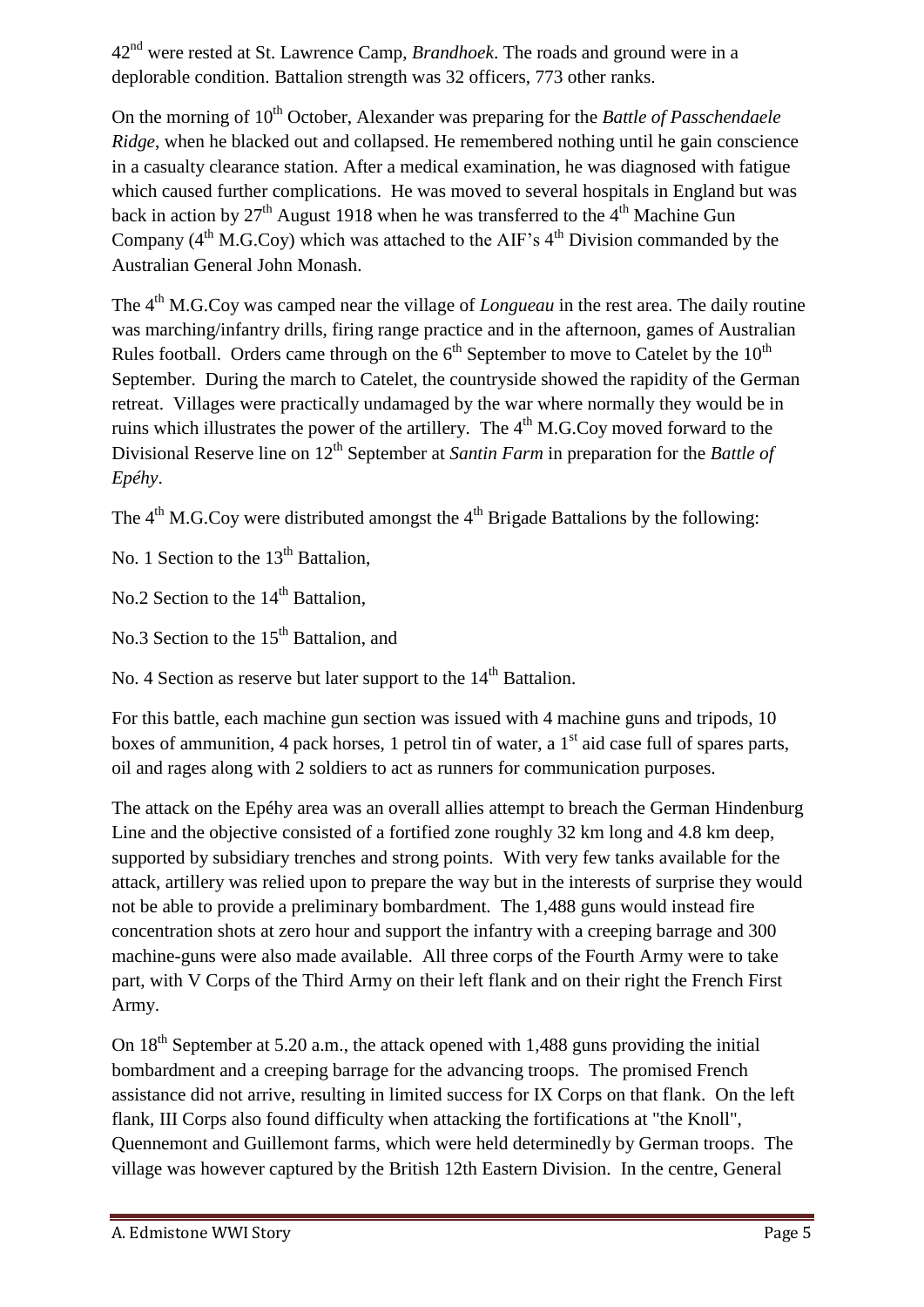John Monash's two Australian divisions achieved complete and dramatic success. The 1st Australian Division and the 4th Australian Division, had a strength of some 6,800 men and in the course of the day captured 4,243 prisoners,76 guns, 300 machine-guns and 30 trench mortars. They took all their objectives and advanced to a distance of about 4.8 km on a 6.4 km front. The Australian casualties were 1,324 men (265 killed, 1,057 wounded, 2 captured). The battle saw the first mutiny of Australian forces, when 119 men of the 1st Australian Division refused to conduct an attack to help the neighbouring British unit. Rather than face charges of desertion in the face of the enemy, they were charged with being Absent Without Official Leave (AWOL - with all bar one soldier having their charges dropped after the armistice). The attack closed as an Allied victory, with 11,750 prisoners and 100 guns captured.

During this battle, 4<sup>th</sup> M.G.Coy's *No. 1 Section* advanced with the 13<sup>th</sup> Infantry Battalion in the steady rain but soon after leaving the tapped lines, they suffered a hit from the allied guns which killed one horse and wounded two men. Mist and smoke made it difficult to maintain direction while the soggy ground, trench and barbed wire obstacles slowed down the packhorses. The infantry was advancing quickly, so 21 box of ammunition per gun were unloaded from the horses and carried by the section while the horses were left to follow at the rear. On reaching the edge of *Mill Spinney*, machine guns were positioned and fired 500 rounds at the enemy machine gun positions and snipers. At zero hour plus 3 hours 10 minutes, they advanced again with two more men wounded by our guns (a gun was two lifts behind the artillery creeping barrage). On reaching the next objective, gun positions were set up and 750 rounds fired to cover the advance of the  $14<sup>th</sup>$  Battalion.

*No. 2 Section* moved from *Jeancourt* at 3 p.m. and met no opposition until reaching *Ascension Valley* when enemy planes and machine guns fired on the section. No casualties were suffered. At 8 p.m., two machine guns were in position to protect the right flank with two machine guns allocated to each advancing 14<sup>th</sup> Infantry Battalion companies. The attack commenced at 11 p.m. and at 11.30 p.m. 1500 rounds were fired at the retreating enemy.

*No. 3 Section* advanced with the 15<sup>th</sup> Battalion in the rain and heavy mist. Negotiating the trench and barbed wire obstacles, the section caught up with the infantry after an allied artillery shell exploded nearby causing wounds to three men and two horses. The section advanced again with the infantry which was impeded by the irregularity of the artillery creeping barrage. Setting up positions left of *Grand Priel Farm*, targets (enemy machine guns, transport lines and infantry) were obtained and silenced or disrupted. The section advancing again, then set up cross firing positions after reaching the final objective, in readiness for the German counter-attacks.

*No. 4 Section* advanced with the 14<sup>th</sup> Infantry Battalion and took up positions at Ascension Farm and Hoof Point and fired 1000 rounds at the retreating German army. They continued the advance again and on reaching the next objective, they came under heavy enemy artillery shelling and machine gun fire. On reaching their final objective, they set up positions in the trenches in readiness for the enemy counter-attack.

The British  $46<sup>th</sup>$  Machine Gun Regiment relieved the 4th M.G.Coy on  $22<sup>nd</sup>$  September who then marched for four days to arrive at the rest area in Le Mesge. The  $4<sup>th</sup>$  M.G.Coy stayed in this location until  $17<sup>th</sup>$  November 1918.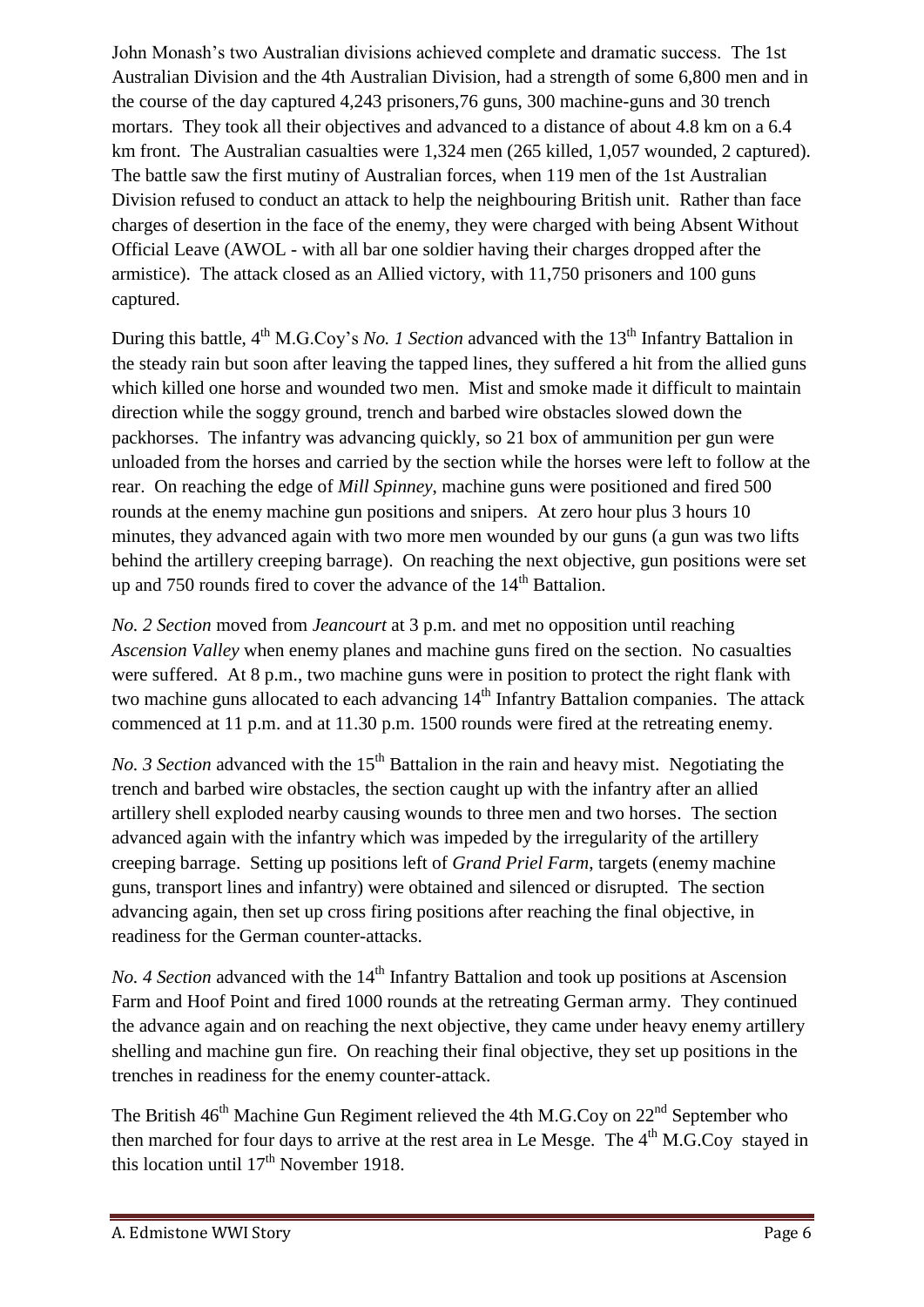Alexander was granted leave for Non Military Employment from  $31<sup>st</sup>$  March to  $30<sup>th</sup>$  June 1919 to further educate himself in stock breeding. He attended Mr W. Murdoch's farm in Muirhead, Lanarkshire, Scotland which is 11 km north east of Glasgow.

Lance Corporal Edmistone returned to Australia on  $1<sup>st</sup>$  August 1919 onboard. Alexander resumed his work as stockman on the family cattle station at Craighoyle (Etna Creek) near Rockhampton. Alexander married Effie Muriel Jones (2nd youngest daughter of the late Mr. and Mrs A. G. Jones) on 13<sup>th</sup> September 1928 at St. Andrew's Presbyterian Church in Rockhampton and spent their honeymoon at Emu Park.

After their marriage, Alexander (Alex) applied for the position of Postmaster at Baralaba which he attained in 1928. While in Baralaba, Alex and Effie's family of one girl and two boys, Jean, Bill and Tom, were born. In May1934 the position of Postmaster at Emu Park became available and Alex was successful in his application, hence the family moved from Baralaba to Emu Park in May 1934. Alex was employed as the Postmaster until his death on 18th December 1955 and is buried in the Emu Park cemetery. He was the first secretary of the Emu Park R.S.L. Sub Branch and third president of same R.S.L. Sub Branch. Alex volunteered for service in the 2nd World War and was an Acting Sergeant in the 13th Battalion of the Volunteer Defence Corp (VDC) at Emu Park during the 2nd World War.



Photo of from L to R: Cecilia Ryan, Captain George Jolly, Frances Deasey and Lance Sergeant Alex Edmistone at Bell Park, Emu Park in the 1940's.

Other family members who serviced in WWI are Alexander's cousins, George Edmistone (Service No. 2012) of the 11th Light Horse Regiment and James Edmistone (Service No. 4694) of the 54th Infantry Battalion.